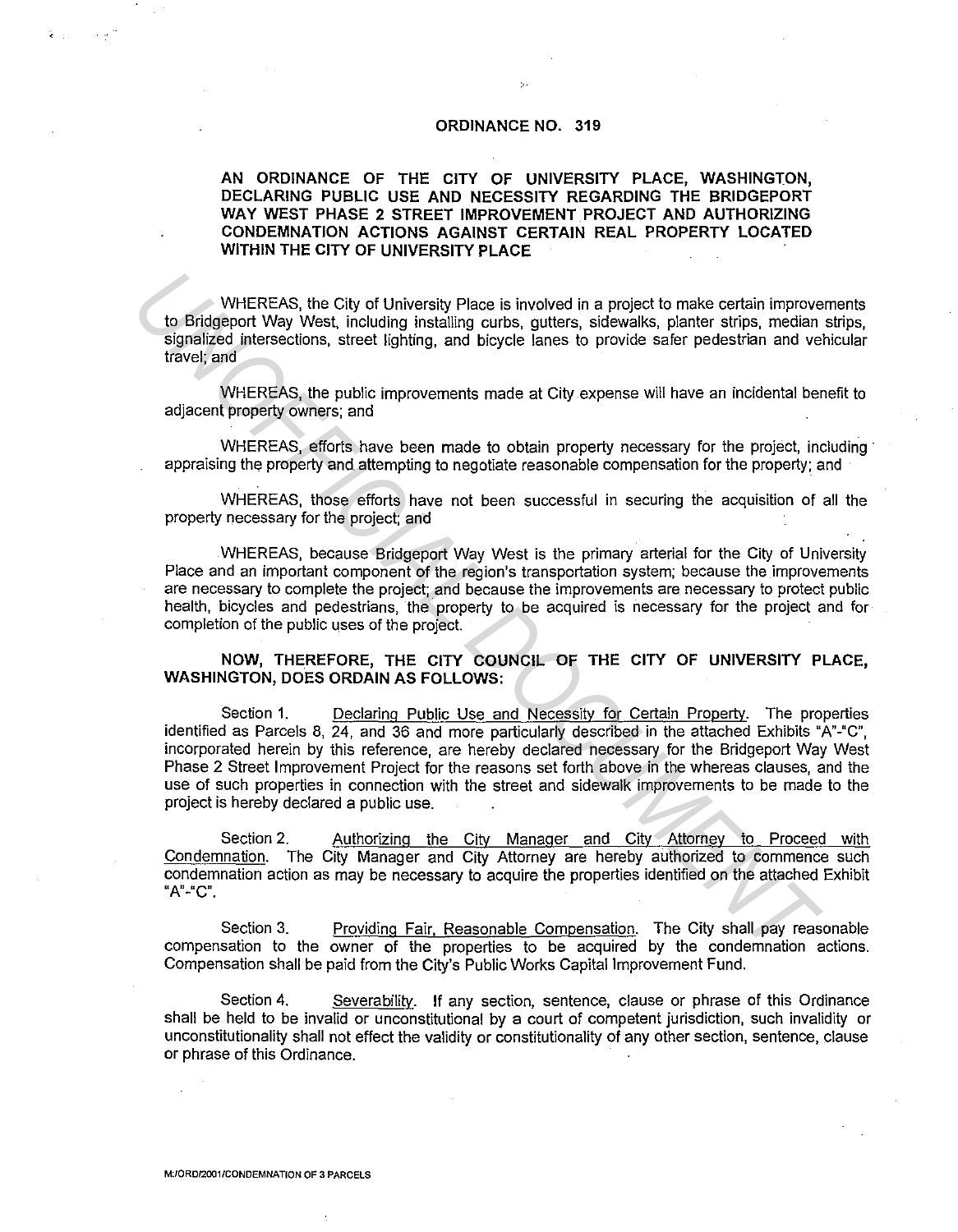Section 5. Publication and Effective Date. A summary of this Ordinance consisting of its title shall be published in the official newspaper of the City. This ordinance shall be effective five (5) days after its publication.

**PASSED BY THE CITY COUNCIL ON THIS** 9'" **DAY OF JULY, 2001.** 

**ATIEST:** 

Extress:<br>
Cuttion Chairs<br>
Come Smith, Mayor<br>
Approved a Street<br> *University R. Suppose, City Attorney*<br>
Date of Publication: 7/12/01<br>
Effective Date: 7/17/01<br>
Effective Date: 7/17/01

Date of Publication: 7/12/01<br>Effective Date: 7/17/01 Effective Date:

**M:/ORD/2001/CONDEMNATION OF 3 PARCELS**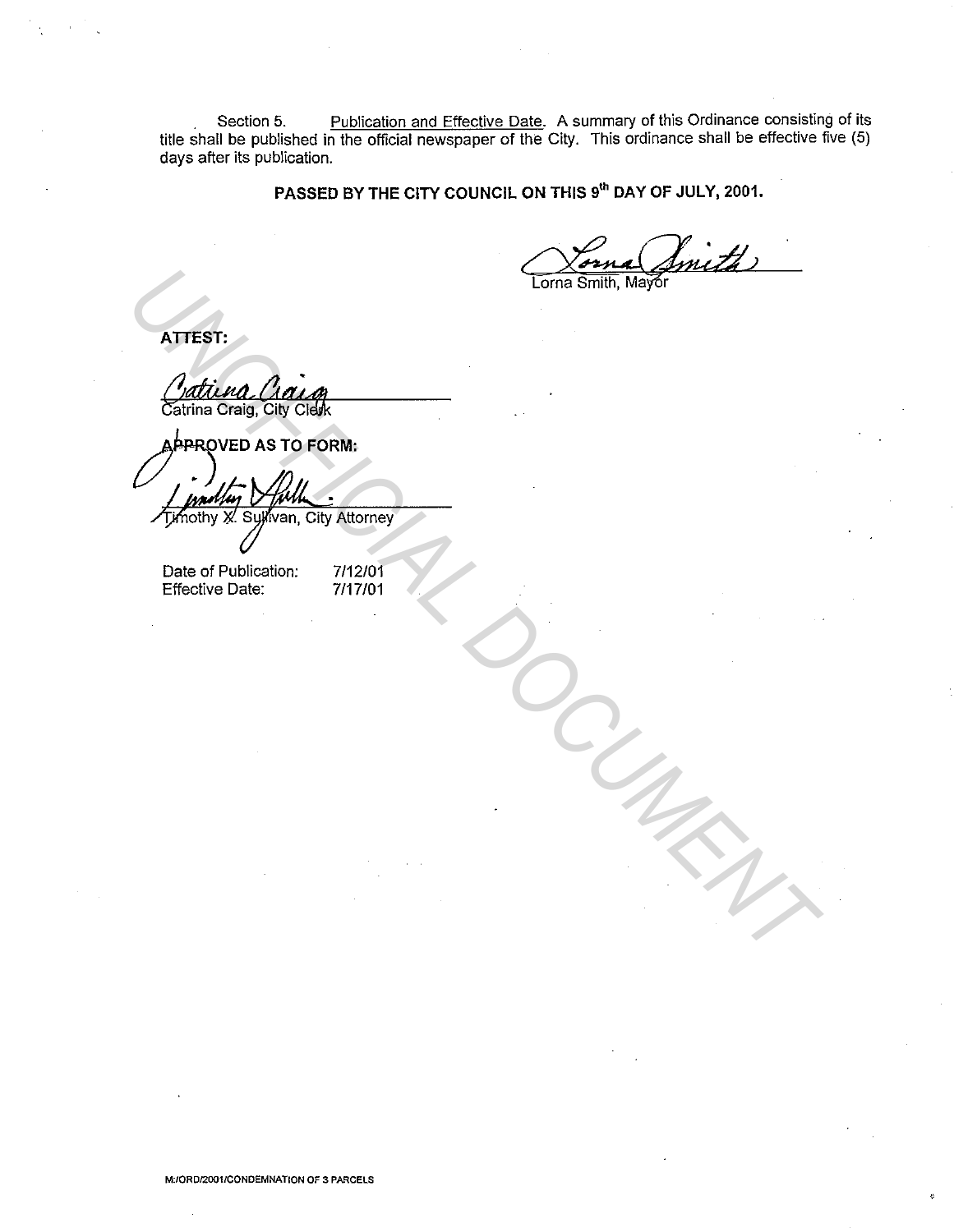### **EXHIBIT A**

## **KEY BANK OF WASHINGTON - PARCEL NUMBER 36**

## PARCEL DESCRIPTION

THE NORTH HALF OF THE NORTHWEST QUARTER OF THE NORTHWEST QUARTER OF THE SOUTHEAST QUARTER OF SECTION 15, TOWNSHIP 20 NORTH, RANGE 2 EAST, OF THE WILLAMETIE MERIDIAN.

EXCEPT THE NORTH 30 FEET FOR 40TH STREET WEST AND EXCEPT BRIDGEPORT WAY WEST (75th AVENUE WEST).

EXCEPT THAT PORTION AS CONVEYED TO ARTHUR J. BROBACK AND JANET M. BROBACK, HUSBAND AND WIFE, BY DEED RECORDED UNDER RECORDING NUMBER 2641792.

ALSO EXCEPT LOT 1, AS SHOWN ON SHORT PLAT NUMBER 78-191

ALSO EXCEPT THAT PORTION FOR ADDITIONAL RIGHT-OF-WAY FOR 40TH STREET WEST AND BRIDGEPORT WAY, AS CONVEYED TO PIERCE COUNTY BY DEED RECORDED UNDER RECORDING NUMBER 2671555.

SITUATED IN THE CITY OF UNIVERSITY PLACE, PIERCE COUNTY, WASHINGTON:

# PERMANENT EASEMENT

THAT PART OF THE ABOVE DESCRIBED PARCEL LYING WESTERLY OF THE FOLLOWING DESCRIBED LINE:

BEGINNING AT THE INTERSECTION OF THE EAST LINE OF THE WEST 12.00 FEET OF SAID PARCEL WITH THE SOUTH LINE OF SAID PARCEL; THENCE, ALONG SAID EAST LINE, NORTH 01°12'12" EAST 124.44 FEET; THENCE NORTH 00°30'20" WEST 100.59 FEET; THENCE, PARALLEL WITH THE WEST LINE OF SAID PARCEL, NORTH 01°12'12" EAST 47.65 FEET; THENCE NORTH 49°15'20" EAST 8.32 FEET; THENCE NORTH 05°11'50" EAST 7.18; THENCE NORTH 58°14'17" EAST 7.46 FEET; THENCE NORTH 80°03'44" EAST 7.60 FEET; THENCE NORTH 00°07'10" WEST 4.00 FEET TO THE NORTH LINE OF SAID PARCEL AND THE TERMINUS OF THIS DESCRIBED LINE. WILCOME THE WARTIONAL PHENCE INTERFERIT WEST AND EXCEPT FIR DOCTET THE WORTH OF THE NORTH AND CONTENT AND CONTENT AND CONTENT AND CONTENT INTO EXCEPT THAT PORTION AS CONVEYED TO ARTHUR A ERCORDING NUMBER 2641782.<br>ALSO EXCE

ALSO THE EAST 13.00 FEET OF THE WEST 25.00 FEET OF THE NORTH 15.00 FEET OF THE SOUTH 78.00 FEET OF THE ABOVE DESCRIBED PARCEL.

ALSO THE NORTH 15.00 FEET OF THE SOUTH 240.00 FEET OF THE EAST 8.00 FEET OF THE WEST 17.00 FEET OF THE ABOVE DESCRIBED PARCEL.

CONTAINING 3,511 SQUARE FEET, MORE OR LESS.

#### SLOPE EASEMENT

THE EAST 3.00 FEET OF THE WEST 15.00 FEET OF THE SOUTH 28.00 FEET OF THE ABOVE DESCRIBED PARCEL. ALSO THAT PART OF THE WEST 14.00 FEET OF THE ABOVE DESCRIBED PARCEL LYING SOUTH OF THE NORTH 154.00 FEET OF THE ABOVE DESCRIBED PARCEL AND LYING NORTH OF THE SOUTH 78.00 FEET OF THE ABOVE DESCRIBED PARCEL AND LYING EAST OF THE ABOVE DESCRIBED PERMANENT EASEMENT. CONTAINING 213 SQUARE FEET, MORE OR LESS.

# CONSTRUCTION EASEMENT

THE EAST 1.00 FOOT OF THE WEST 13.00 FEET OF THE NORTH 35.00 FEET OF THE SOUTH 63.00 FEET OF THE ABOVE DESCRIBED PARCEL.

ALSO THE SOUTH 46.00 FEET OF THE NORTH 154.00 FEET OF THE WEST 18.00 FEET OF SAID PARCELL YING EASTERLY OF THE ABOVE DESCRIBED PERMANENT EASEMENT, THE NORTH AND SOUTH LINES ARE STRAIGHT LINES.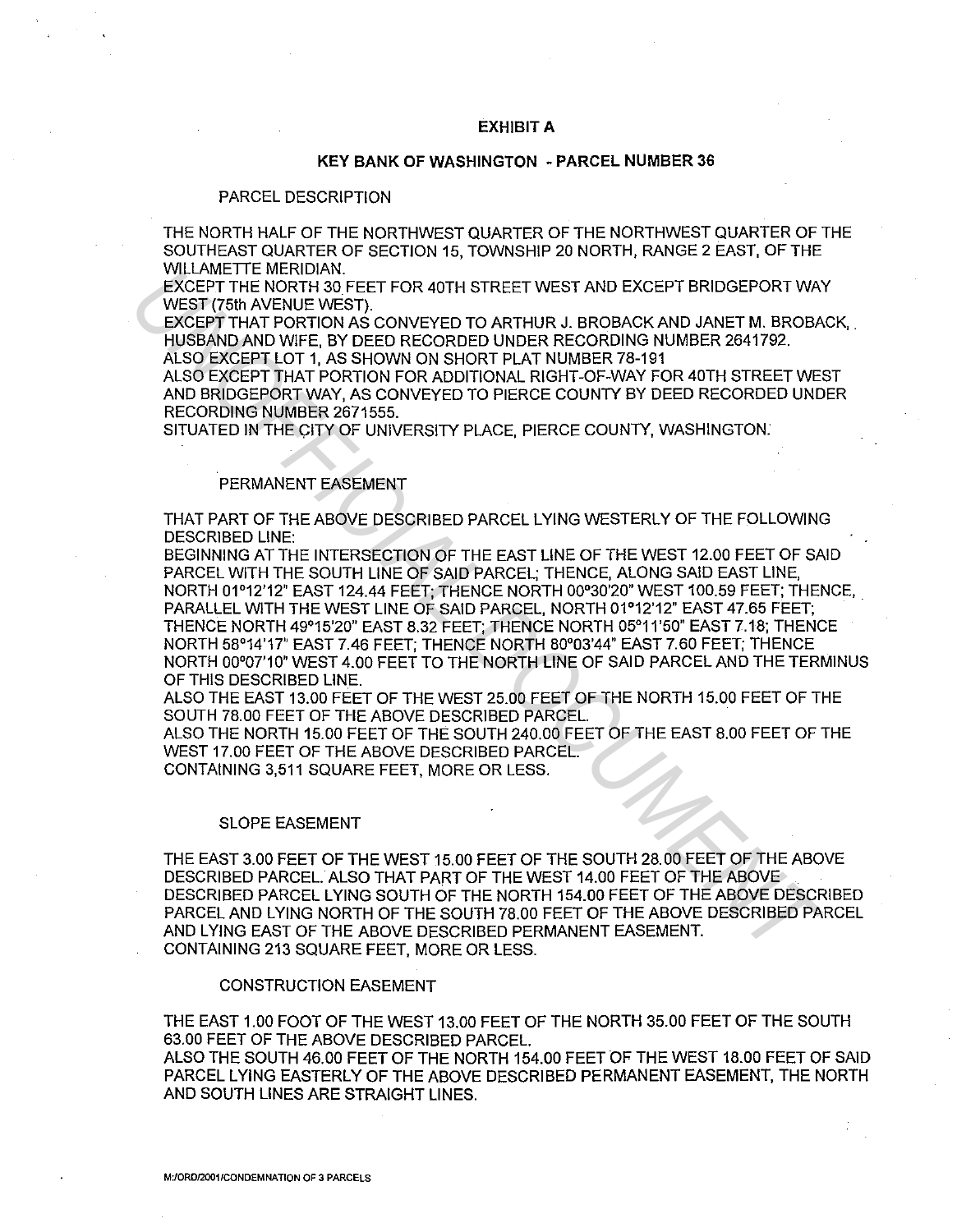ALSO THE NORTH 20.00 FEET OF THE SOUTH 66.00 FEET OF THE NORTH 154.00 FEET OF THE WEST 12.00 FEET OF SAID PARCELL YING EASTERLY OF THE ABOVE DESCRIBED PERMANENT EASEMENT, THE NORTH AND SOUTH LINES ARE STRAIGHT LINES. ALSO THE WEST 14.00 FEET LYING SOUTH OF THE NORTH 154.00 FEET AND NORTH OF THE SOUTH 78.00 FEET OF SAID PARCEL LYING EASTERLY OF THE ABOVE DESCRIBED PERMANENT EASEMENT, THE NORTH AND SOUTH LINES ARE STRAIGHT LINES. CONTAINING 407 SQUARE FEET, MORE OR LESS.

UNOFFICIAL DOCUMENT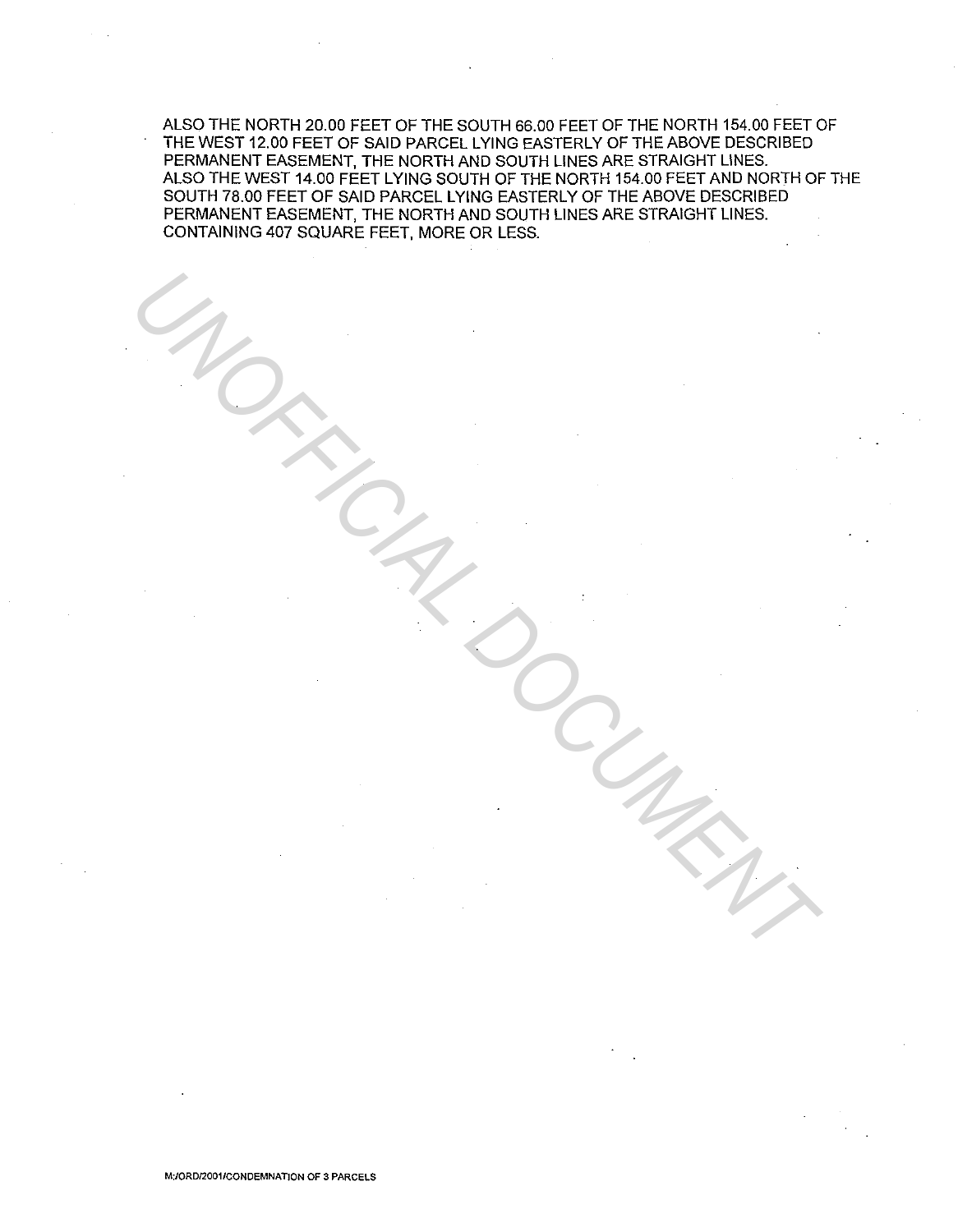### **EXHIBITS**

### **BRIDGEPORT WAY ASSOCIATES, LLC - PARCEL NUMBER 24**

#### PARCEL DESCRIPTION

LOTS 1 AND 2, KELLY PARK, ACCORDING TO THE PLAT RECORDED IN BOOK 20 OF PLATS, PAGE 33, IN PIERCE COUNTY WASHINGTON. EXCEPT THE WEST 5.00 FEET OF SAID LOT 1 CONVEYED TO PIERCE COUNTY FOR BRIDGEPORT WAY BY DEED RECORDED JANUARY 30, 1979 UNDER AUDITOR'S FILE NO. 2885613.

## RIGHT OF WAY ACQUISITION

THAT PART OF THE ABOVE DESCRIBED PARCEL LYING WESTERLY OF THE FOLLOWING DESCRIBED LINE:

BEGINNING ON THE NORTH LINE OF SAID PARCEL AT A POINT WHICH BEARS SOUTH 89'58'46" EAST 7.00 FEET FROM THE NORTHWEST CORNER OF SAID PARCEL; THENCE SOUTH 02°08'42" WEST 121.69 FEET TO THE SOUTH LINE OF SAID PARCEL AND THE TERMINUS OF THIS DESCRIBED LINE. **UNDER AUDITOR'S FILE NO. 2885613.**<br> **INTERNATION THAT OF WAY ACQUISITION**<br>
THAT PART OF THE ABOVE DESCRIBED PARCEL LYING WESTERLY OF THE FOLLOWING<br>
DESCRIBED LINE:<br>
DESCRIBED UNDER AUDITORY TO THE ADOPTH LINE OF SAID PARC

CONTAINING 720 SQUARE FEET, MORE OR LESS.

# CONSTRUCTION EASEMENT

THAT PART OF THE NORTH 35.00 OF THE WEST 30.00 FEET OF THE ABOVE DESCRIBED PARCEL LYING EAST OF **THE** ABOVE DESCRIBED PERMANENT EASEMENT. CONTAINING 815 SQUARE FEET, MORE OR LESS